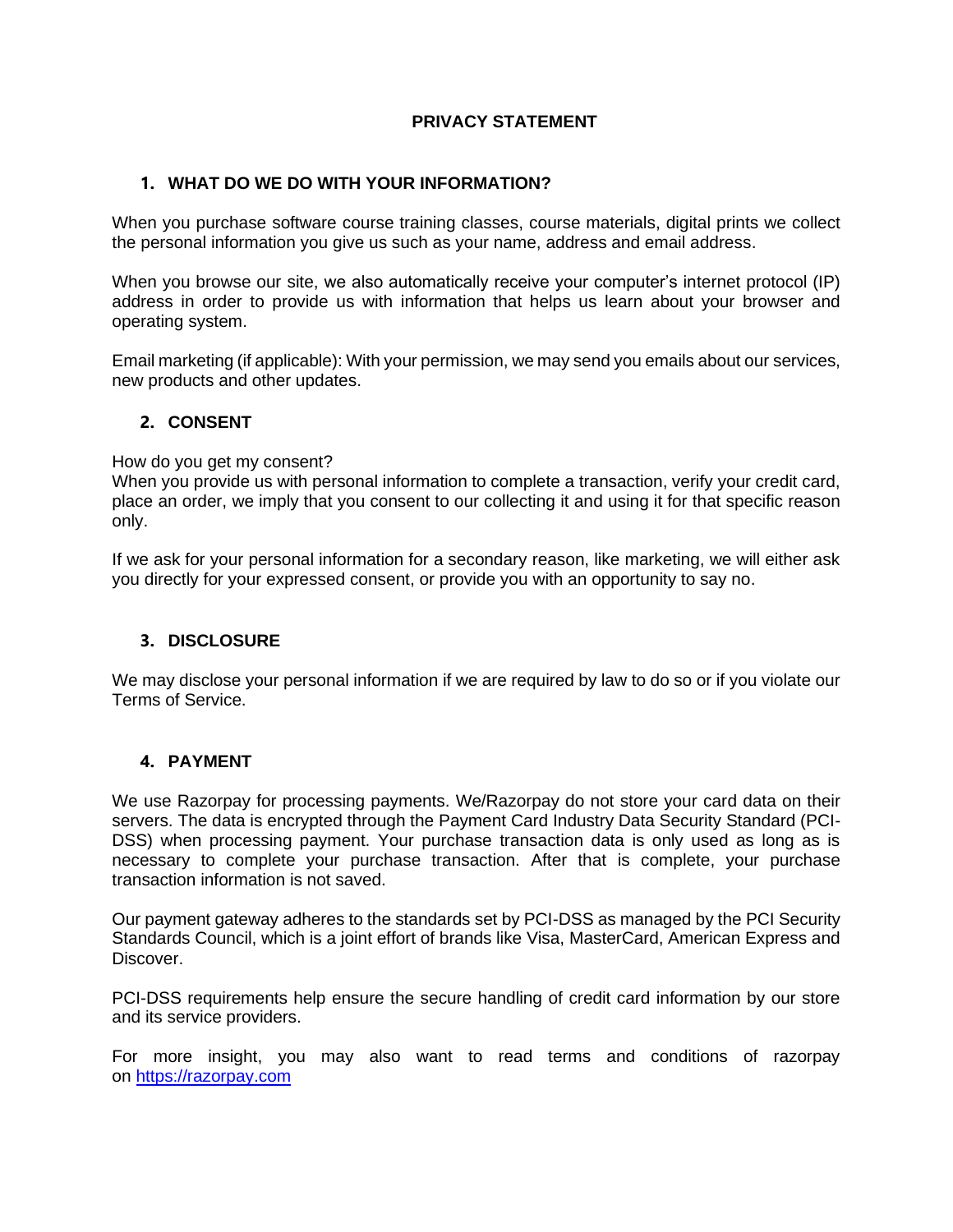# **5. THIRD-PARTY SERVICES**

In general, the third-party providers used by us will only collect, use and disclose your information to the extent necessary to allow them to perform the services they provide to us.

However, certain third-party service providers, such as payment gateways and other payment transaction processors, have their own privacy policies in respect to the information we are required to provide to them for your purchase-related transactions.

For these providers, we recommend that you read their privacy policies so you can understand the manner in which your personal information will be handled by these providers.

In particular, remember that certain providers may be located in or have facilities that are located a different jurisdiction than either you or us. So if you elect to proceed with a transaction that involves the services of a third-party service provider, then your information may become subject to the laws of the jurisdiction(s) in which that service provider or its facilities are located.

Once you leave our website or are redirected to a third-party website or application, you are no longer governed by this Privacy Policy or our website's Terms of Service.

Links

When you click on links on our store, they may direct you away from our site. We are not responsible for the privacy practices of other sites and encourage you to read their privacy statements.

### **6. SECURITY**

To protect your personal information, we take reasonable precautions and follow industry best practices to make sure it is not inappropriately lost, misused, accessed, disclosed, altered or destroyed.

# **7. COOKIES**

We use cookies to maintain session of your user. It is not used to personally identify you on other websites.

# **8. AGE OF CONSENT**

By using this site, you represent that you are at least the age of majority in your state or province of residence, or that you are the age of majority in your state or province of residence and you have given us your consent to allow any of your minor dependents to use this site.

### **9. CHANGES TO THIS PRIVACY POLICY**

We reserve the right to modify this privacy policy at any time, so please review it frequently. Changes and clarifications will take effect immediately upon their posting on the website. If we make material changes to this policy, we will notify you here that it has been updated, so that you